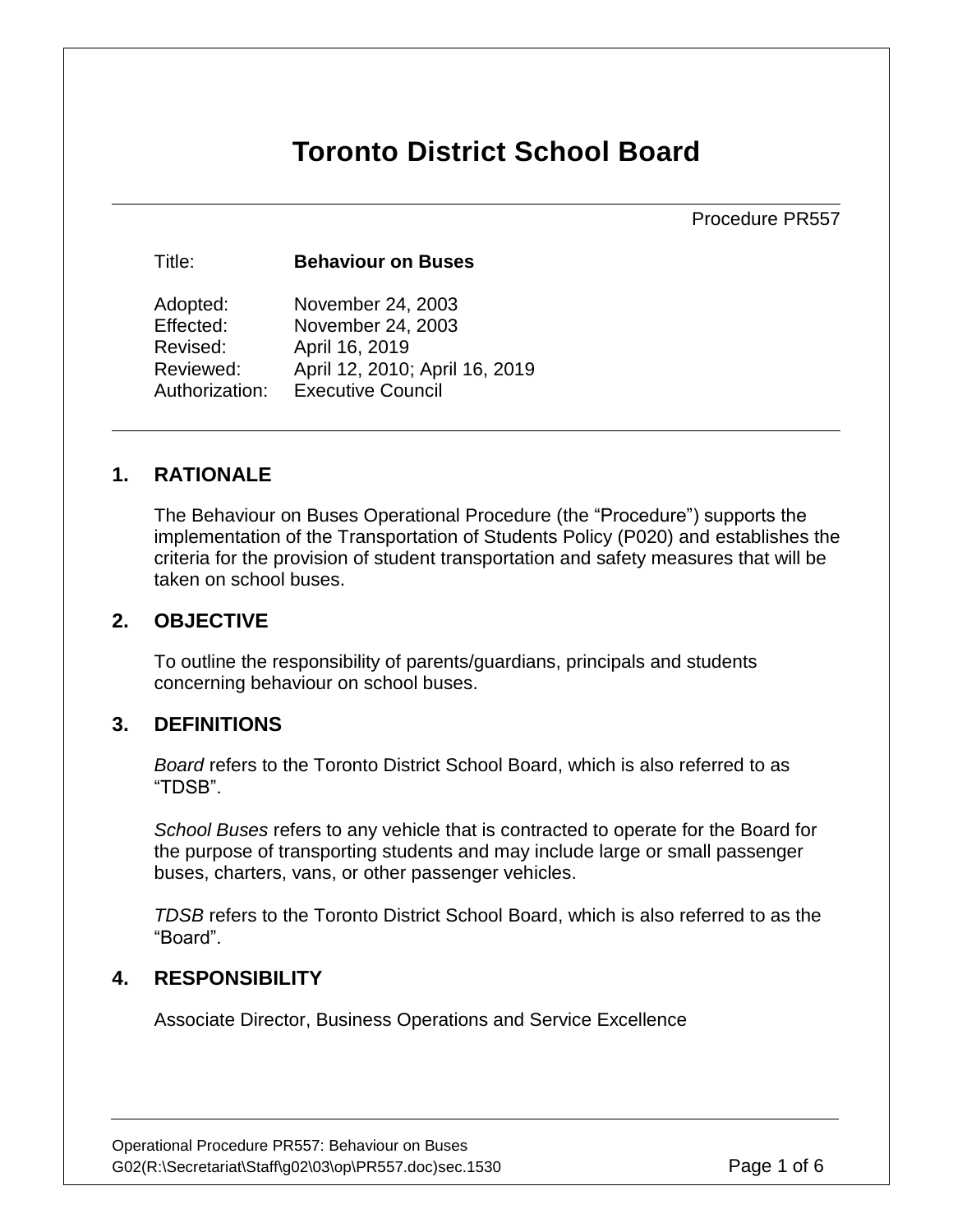# **5. APPLICATION AND SCOPE**

This Procedure applies to all school staff, drivers, volunteers, parents/guardians, and students while on school buses.

### **6. PROCEDURES**

- 6.1. Responsibility for the safety of students rests not only with school bus drivers, but also with parents/guardians, principals and students. The key to safe busing is co-operation between all parties.
- 6.2. Misbehaviour by a student may jeopardize the safety of all those who ride the bus. As such, a violation or breach of Board policies that warrants discipline may result in the withdrawal of bus privileges.
- 6.3. Principal's Responsibility
	- (a) Ensure that a bus safety program is conducted in their school and that students receive adequate instruction in bus safety;
	- (b) Schools may ask for assistance by contacting the Transportation Safety Officer to arrange a school visit by the School Bus Safety Team;
	- (c) Monitor busing practices and procedures throughout the school year;
	- (d) Ensure that teachers are aware of safe bus practices and excursion guidelines;
	- (e) Comply with Board policies and guidelines regarding transportation;
	- (f) Ensure that standards of behaviour promote safety and courtesy on the buses and around school loading zones;
	- (g) Investigate all reports of discipline concerns and take the appropriate actions necessary;
	- (h) Remove offending students from the bus if the driver returns to school due to student behavioural issues;
	- (i) Inform parent(s)/guardian(s) of any discipline concerns and the disciplinary action that has been taken. Principals will provide parent(s)/guardian(s) with any written documentation of incidents on the bus (also known as "Pink Slips/Conduct Reports" – hereinafter referred to as Conduct Reports) after removing any confidential information pertaining to other students listed in the documentation;
	- (j) Co-operate with the bus driver in maintaining safe practices and procedures.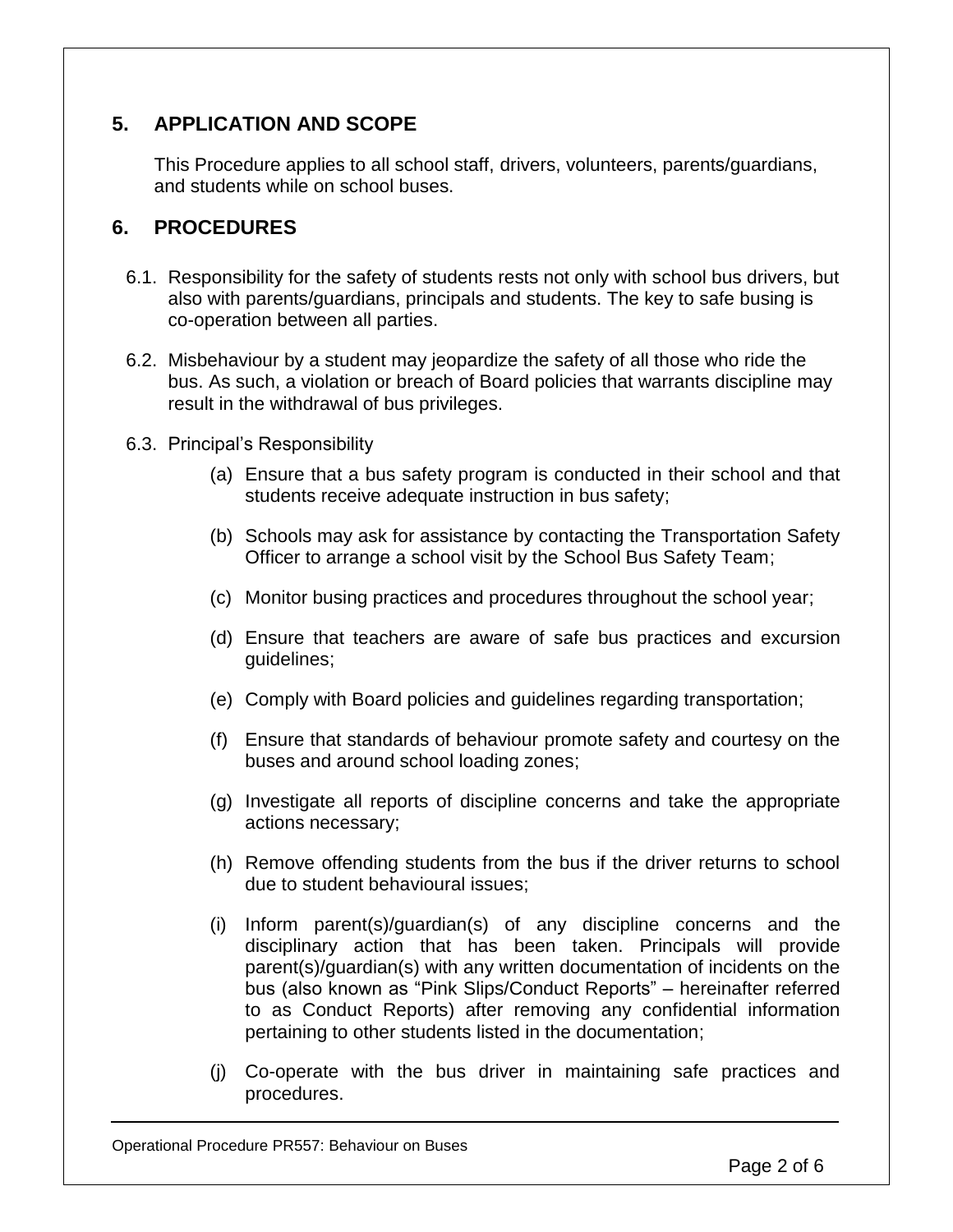- 6.4. Student's Responsibility
	- (a) Understand that busing is a privilege which may be withdrawn by the principal if student behaviour is considered unacceptable and continues despite warnings;
	- (b) Be punctual in arriving at the bus pick-up point;
	- (c) Behave in a courteous and responsible manner while waiting for, riding on and leaving a school bus;
	- (d) Co-operate and abide by the bus riding rules;
	- (e) Board and depart the buses in an orderly manner;
	- (f) Remain seated while the bus is in motion and wear a seatbelt, when applicable;
	- (g) Co-operate with those people responsible for his or her school transportation;
	- (h) Walk a safe distance from the bus immediately upon leaving the vehicle.
- 6.5. Parent(s)/Guardian(s) Responsibility
	- (a) Ensure that their children understand that busing is a privilege which may be withdrawn by the principal if student behaviour is unacceptable;
	- (b) Be aware of the rules for student behavior and inform their children of these rules;
	- (c) Co-operate with the principal and bus driver to ensure safe transportation for their children;
	- (d) Ensure that their children behave in a safe and responsible manner at bus stops prior to pick-up and upon return from school;
	- (e) Assist the teacher and the driver when on an excursion to make the trip as safe as possible;
	- (f) Ensure that their children are at the bus stop 5 minutes prior to the arrival of the bus;
	- (g) Help students board quickly and safely to minimize bus delays;
	- (h) Ensure students in grades JK-3 place their purple tag on their bag indicating that they must be met by an adult and make arrangements for an adult to meet the child;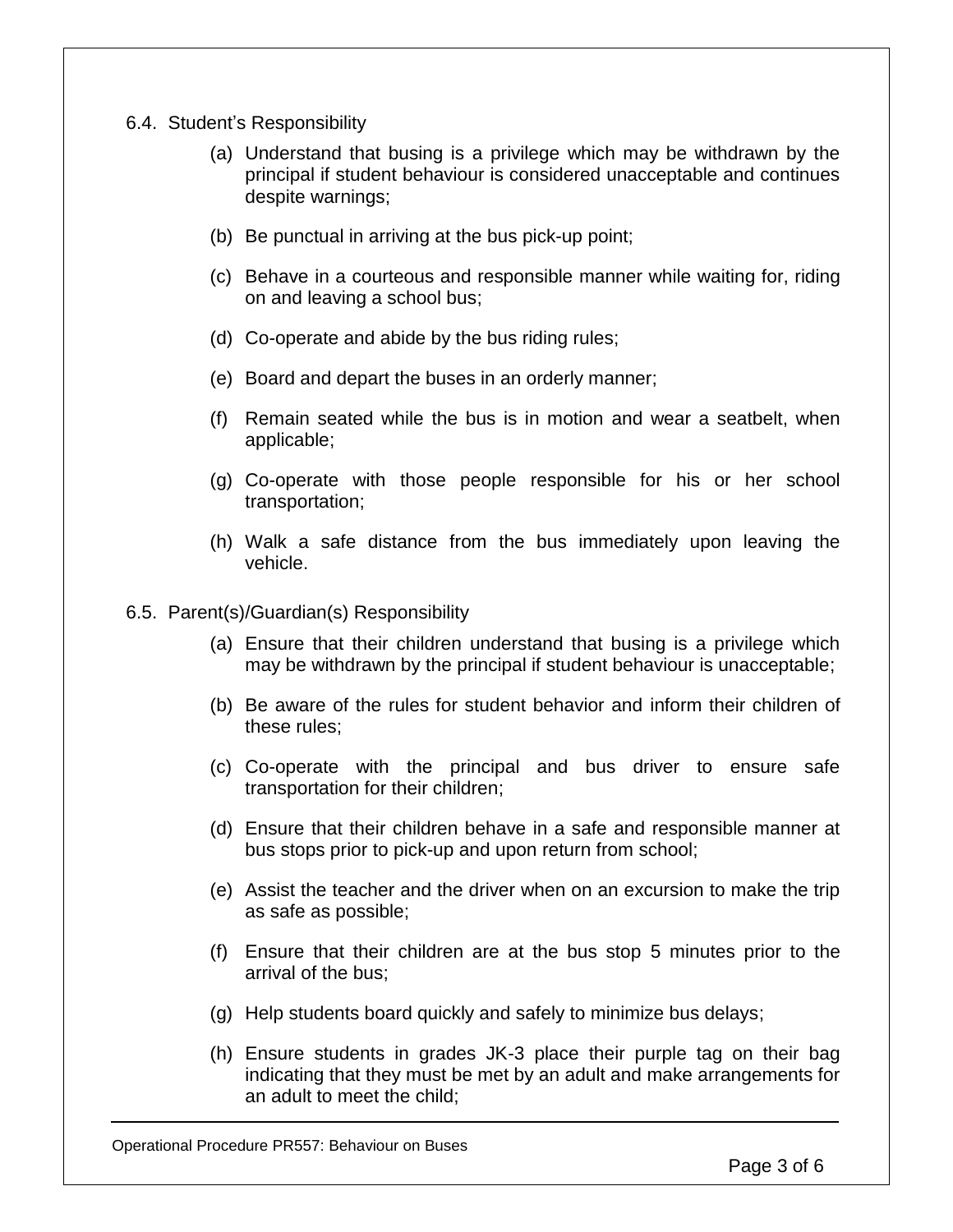- (i) Young students (JK-3) should be met at the door of the bus to minimize delays and to ensure there is someone to receive the student.
- 6.6. Driver's Responsibility
	- (a) Operate the school bus safely as required by law;
	- (b) Caution any unsupervised student who is misbehaving;
	- (c) Report repeated problems to the principal or responsible school staff;
	- (d) Issue Conduct Reports in a timely manner (within 24 48 hours or sooner as circumstances warrant);
	- (e) Communicate any behavioural concerns to the excursion teacher;
	- (f) Only pick-up and drop off authorized passengers and only at designated points;
	- (g) Follow all bus operator and Board policies and procedures.
- 6.7. Conduct Resulting in Discipline
	- (a) All TDSB policies are in effect while students are on the bus. For example, fighting on the bus is not tolerated and will result in a school suspension;
	- (b) When students receive a Conduct Report from the bus driver, the principal or delegate will notify the parent(s)/guardian(s) of the report and provide a copy to the parent(s)/guardian(s). If the student receives the following number of Conduct Reports in a term, the privilege of riding the bus will be removed, as indicated:
		- 2 Conduct Reports 1 day off
		- 4 Conduct Reports 3 days off
		- 6 Conduct Reports 5 days off
	- (c) Principals have the discretion to suspend bus transportation immediately and indefinitely if the severity of a student's behaviour warrants such action.
	- (d) Buses will not be sent for students who have to leave school early for illness or behavioural reasons. It will be the responsibility of the parent/guardian to make arrangements to pick their child up from school if they are ill or need to go home because of behaviour.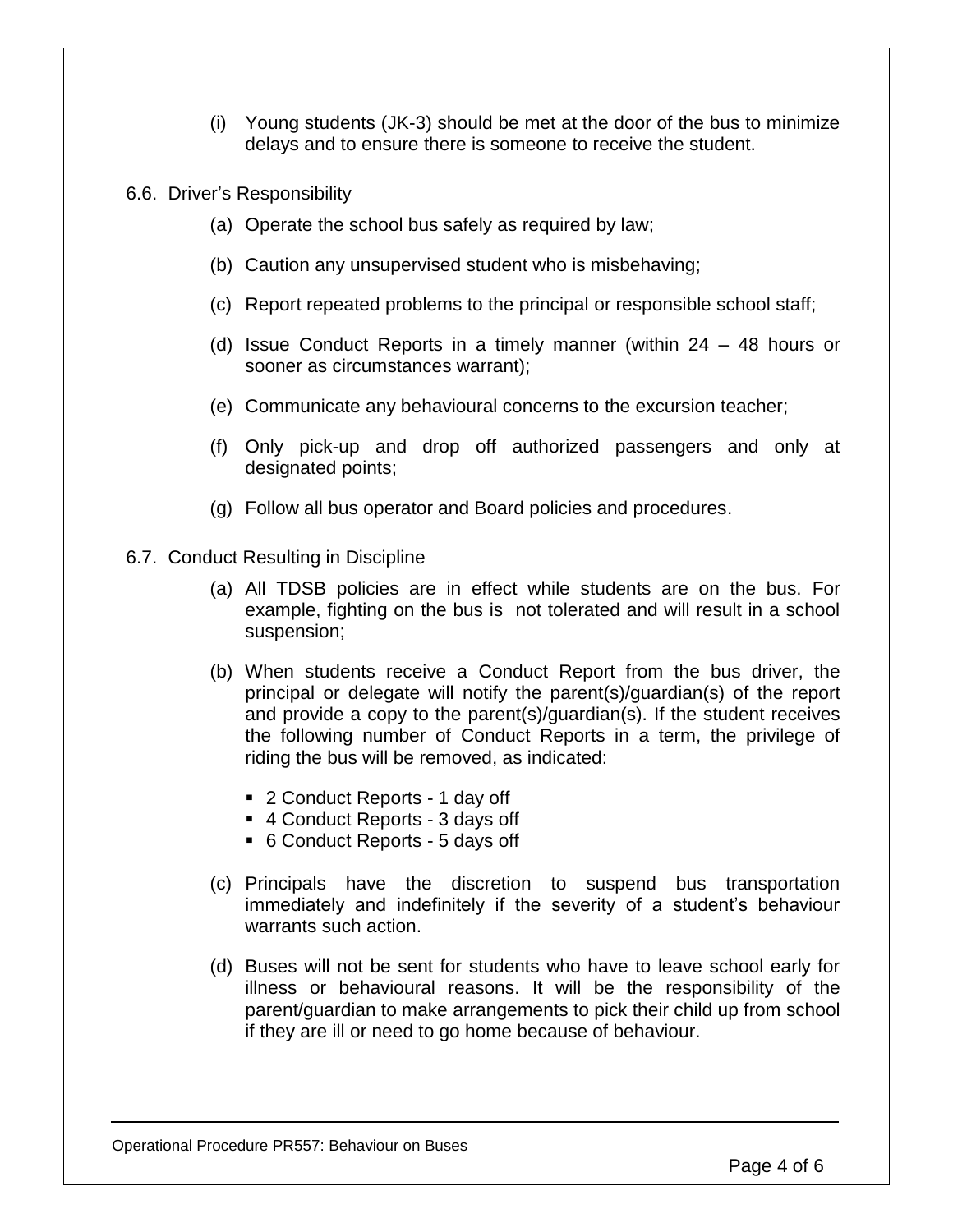# **7. EVALUATION**

This Procedure will be reviewed as required, but at a minimum every four (4) years.

# **8. APPENDICES**

Appendix A: Sample Student Conduct Report

# **9. REFERENCE DOCUMENTS**

Legislation:

 $\bullet$  N/A

Policies:

Transportation of Students Policy (P020)

Procedures:

• Transportation of Students (PR504)

**Other Documents:** 

 $\bullet$  N/A